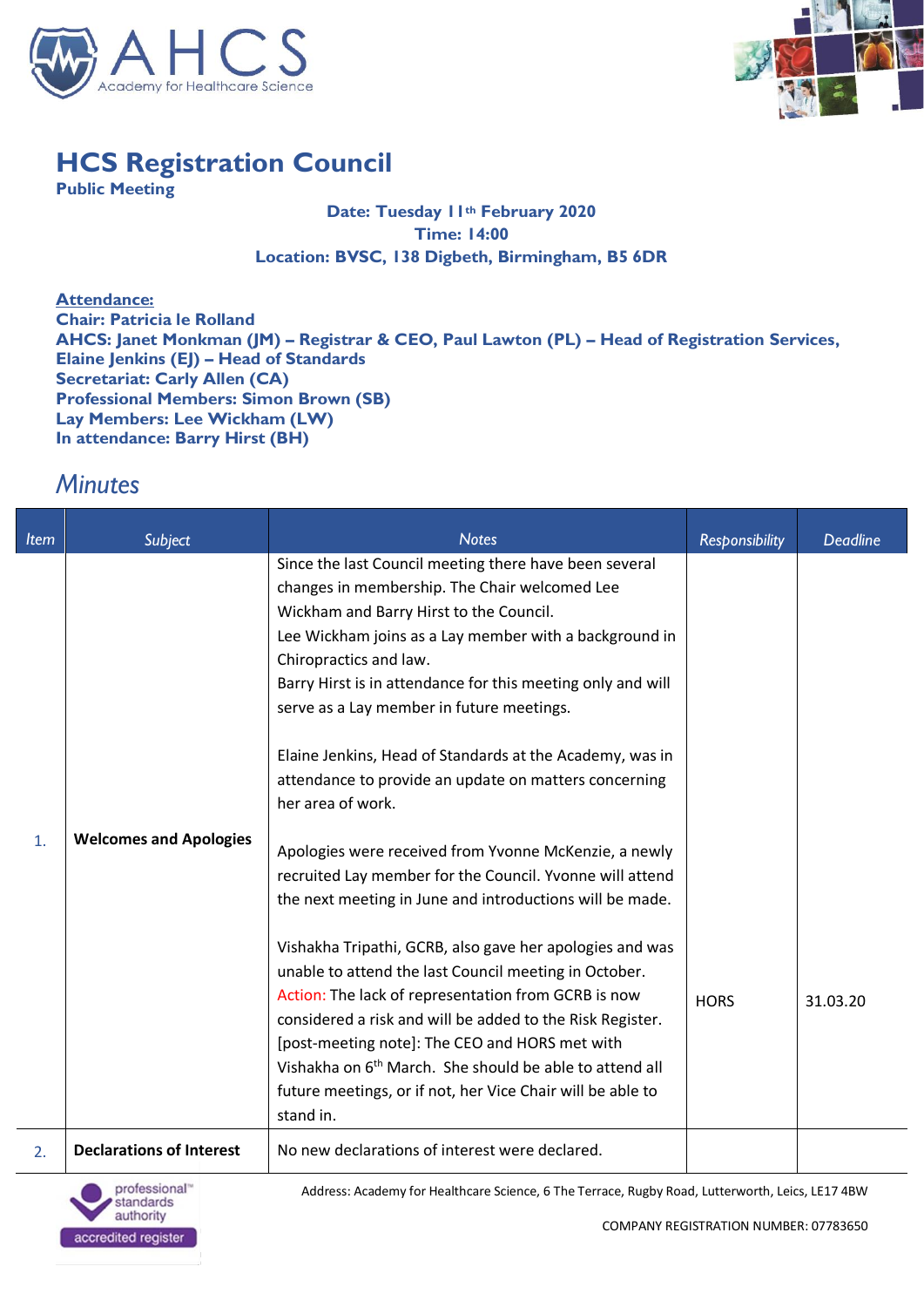



| 3. | A)<br>B) | <b>Minutes of the Public</b><br>meeting of 1 <sup>st</sup> October<br>2019<br>Action Log of the<br>Public meeting of 11 <sup>th</sup><br>February 2020 | (Paper 1_Final Draft Registration Council PUBLIC Meeting<br>of 01.10.19)<br>The minutes were agreed as an accurate record of the<br>meeting held on 1 <sup>st</sup> October 2019, a copy of which was<br>signed by the Chair.<br>Note: A small amendment was made to the text under<br>item 6 at the top of page three. " with appointment<br>cards issued for those that did not yet meet the LSI<br>standards".<br>(Paper 2_PUBLIC Meeting Action Log of 11.02.20)<br>The action log was discussed and updated. Completed<br>actions have been archived.<br>To note:<br>Item 3 - There should be another to circulate shortly -<br>members can subscribe themselves on the newsletter.<br>Item 4 - The individual was from the LSI, as a Global<br>GDPR Information Governance Lead. PSA apologised to<br>the Academy but not the individual. CEO met with the<br>person concerned along and in turn were satisfied after<br>the meeting and are joining the LSI register. |          |          |
|----|----------|--------------------------------------------------------------------------------------------------------------------------------------------------------|------------------------------------------------------------------------------------------------------------------------------------------------------------------------------------------------------------------------------------------------------------------------------------------------------------------------------------------------------------------------------------------------------------------------------------------------------------------------------------------------------------------------------------------------------------------------------------------------------------------------------------------------------------------------------------------------------------------------------------------------------------------------------------------------------------------------------------------------------------------------------------------------------------------------------------------------------------------------------|----------|----------|
|    |          |                                                                                                                                                        | Item 5 - Declarations have been updated to include<br>wording. HORS will arrange for this to be reflected on<br>website as well.                                                                                                                                                                                                                                                                                                                                                                                                                                                                                                                                                                                                                                                                                                                                                                                                                                             |          |          |
|    |          |                                                                                                                                                        |                                                                                                                                                                                                                                                                                                                                                                                                                                                                                                                                                                                                                                                                                                                                                                                                                                                                                                                                                                              |          |          |
|    |          |                                                                                                                                                        | Action: Academy team to discuss strategy re marketing<br>and communications. A more comprehensive plan will be<br>put together and circulated to the Council at the end of<br>March - as a draft, with a request for feedback.                                                                                                                                                                                                                                                                                                                                                                                                                                                                                                                                                                                                                                                                                                                                               | AHCS/CEO | 31.03.20 |
|    |          | <b>Chair's Report</b>                                                                                                                                  | The Chair reported that the next Accredited Registers                                                                                                                                                                                                                                                                                                                                                                                                                                                                                                                                                                                                                                                                                                                                                                                                                                                                                                                        |          |          |
| 4. |          |                                                                                                                                                        | Collaborative (ARC) meeting is in March and that the<br>papers have recently been circulated. The focus will be<br>on DBS and safeguarding within the NHS as well as<br>advertising. AHCS need to continue with our present<br>practice until there is a clear change in the system.                                                                                                                                                                                                                                                                                                                                                                                                                                                                                                                                                                                                                                                                                         |          |          |
|    |          |                                                                                                                                                        | There are now four representatives of Science accredited<br>registers, the rest are Therapists of various kinds. It is<br>becoming more of a challenge to take the focus away<br>from individuals/therapies and give science the time and<br>focus.                                                                                                                                                                                                                                                                                                                                                                                                                                                                                                                                                                                                                                                                                                                          |          |          |
|    |          |                                                                                                                                                        |                                                                                                                                                                                                                                                                                                                                                                                                                                                                                                                                                                                                                                                                                                                                                                                                                                                                                                                                                                              |          |          |

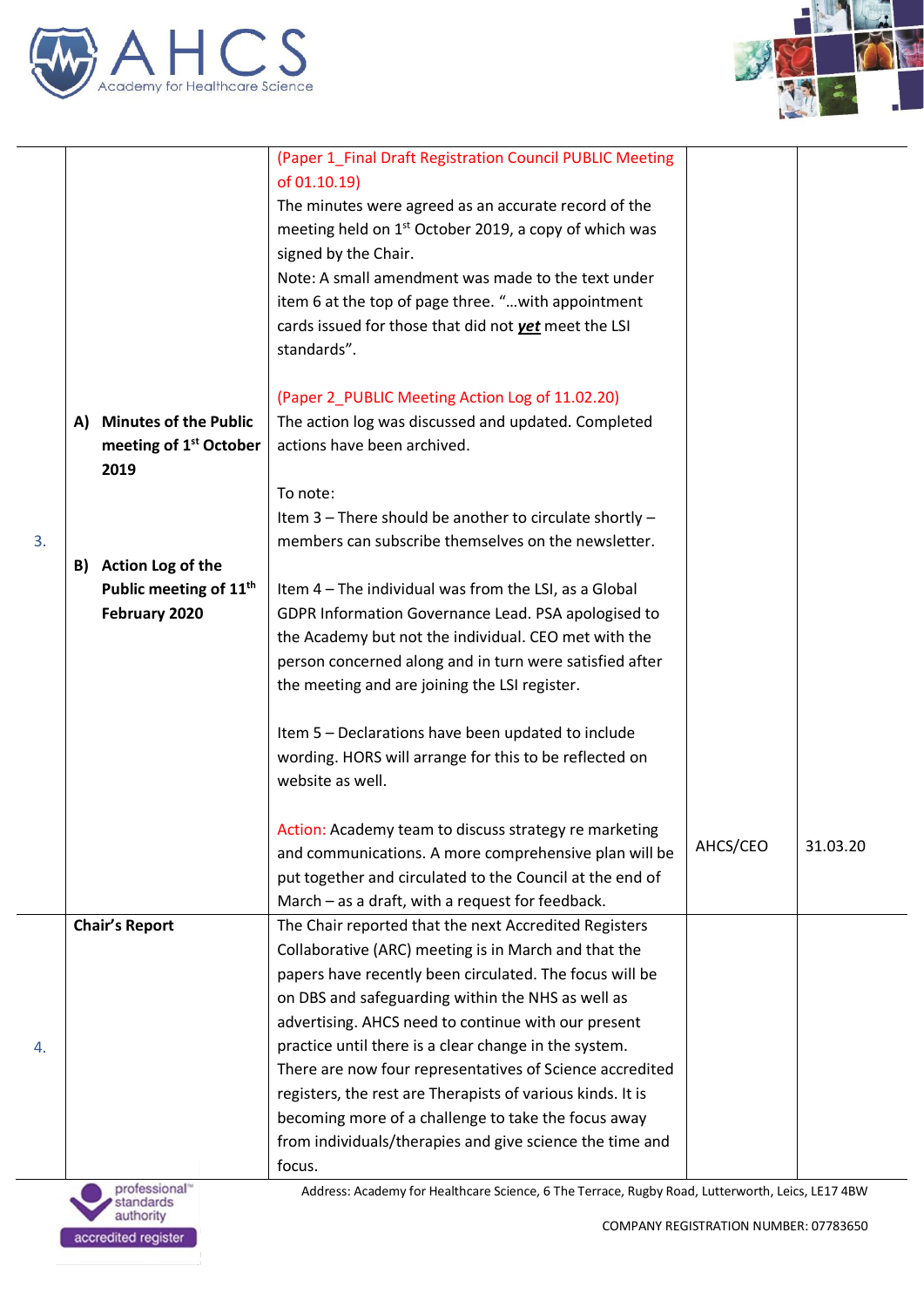



|    |                                              | The Chair of Council and Chairman of AHCS have met<br>with counterparts of a Registration body to discuss<br>shared matters of interest.                                                                                                                                                                    |             |                     |
|----|----------------------------------------------|-------------------------------------------------------------------------------------------------------------------------------------------------------------------------------------------------------------------------------------------------------------------------------------------------------------|-------------|---------------------|
|    |                                              | The Chair attended the Academy's Honorary Fellowship<br>Awards on 9 <sup>th</sup> December 2019. The event was sponsored<br>by Lord Lindsay and was enjoyed by all in attendance.                                                                                                                           |             |                     |
|    |                                              | (Paper 3 PUBLIC Regulatory Workshop Summary)<br>The HORS spoke to the paper, welcoming feedback on<br>the document.                                                                                                                                                                                         |             |                     |
|    |                                              | Elements of this paper and discussion have been marked<br>as a priority for the HORS in terms of work to be actioned<br>from the Council.                                                                                                                                                                   |             |                     |
|    |                                              | It was highlighted that clear and straight forward<br>language is key in order for the general public to be able<br>to understand when reporting a complaint or reporting a<br>registrant.                                                                                                                  |             |                     |
| 5. | <b>Regulatory Workshop</b><br><b>Summary</b> | Action: HORS to update paper 3 - 'PUBLIC Regulatory<br>Workshop Summary' following the Council's discussions<br>and circulate with the minutes of the meeting. See<br>attached updated Paper 3.                                                                                                             | <b>HORS</b> | When<br>appropriate |
|    |                                              | Council members discussed whether if a registrant is<br>disciplined and dismissed by their employer, there should<br>be a process to consider imposing a sanction, including<br>removal of the individual from the register.<br>The CEO welcomed further thoughts and comments from<br>the Council Members. |             |                     |
|    |                                              | It was agreed that the criteria to be used in the screening<br>process need to be clear and concise for both registrant<br>and employer, as well as advising Registration Council<br>why the decision was made.                                                                                             |             |                     |
|    | A) Academy Update                            | The CEO provided an update of recent activity within the<br>Academy:<br>Additional resource has been brought in to support<br>the Equivalence work.                                                                                                                                                         |             |                     |
| 6. | <b>B) Registration Matters</b>               | The Annual Monitoring Audit for the STP Certificate<br>$\bullet$<br>of Attainment and the Certificate of Equivalence was<br>submitted to the HCPC on 31 <sup>st</sup> January.<br>The annual reaccreditation submission was sent to<br>$\bullet$<br>the PSA on 31 <sup>st</sup> October. The HORS has made  |             |                     |
|    | professional™<br>standards                   | repeated requests for a response and regularly<br>Address: Academy for Healthcare Science, 6 The Terrace, Rugby Road, Lutterworth, Leics, LE17 4BW                                                                                                                                                          |             |                     |



 $\overline{a}$ 

 $\overline{\phantom{a}}$ 

COMPANY REGISTRATION NUMBER: 07783650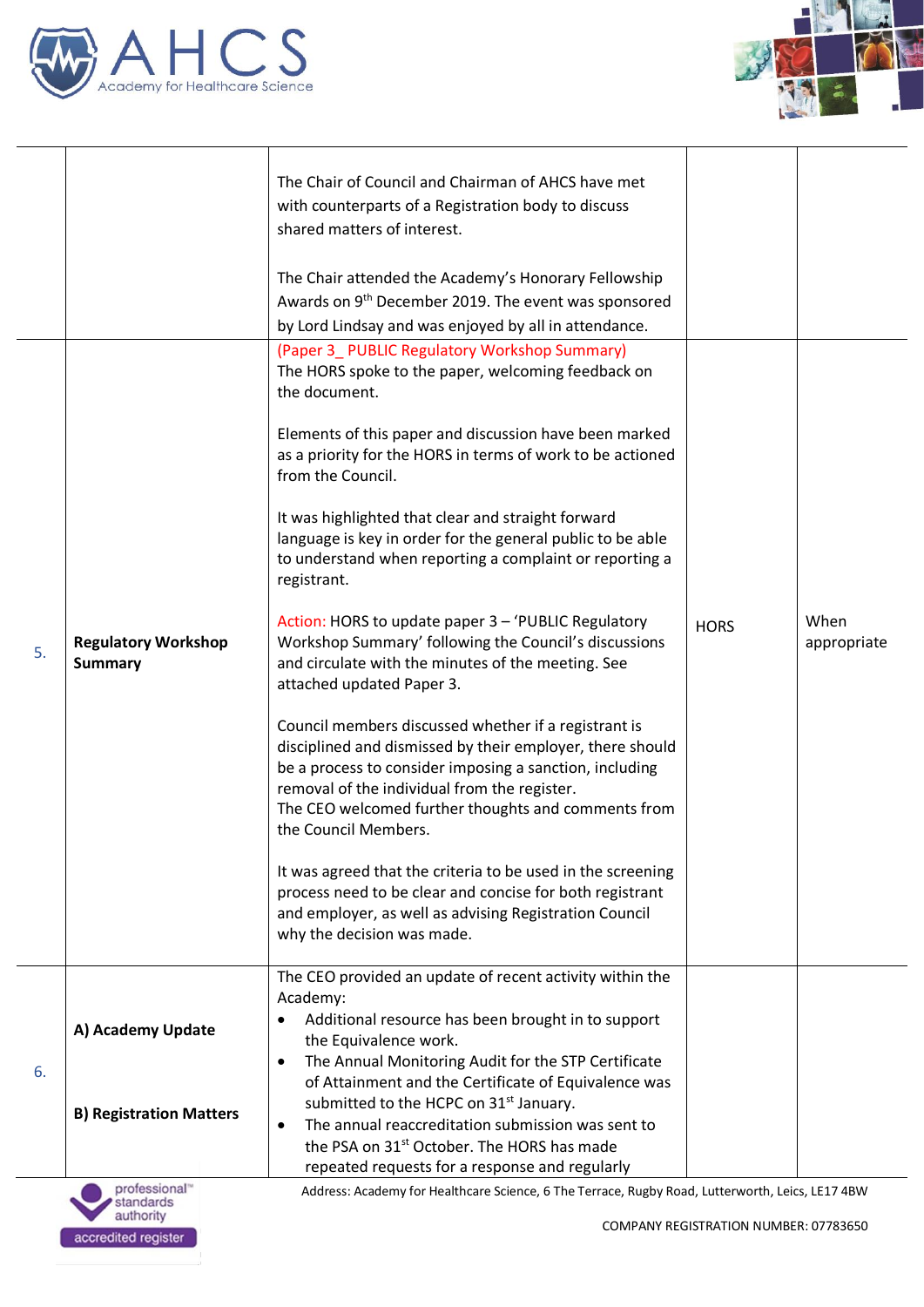



|    |                                        | chases the PSA contact for an update. The Council<br>agreed that it is deeply disappointing that they have<br>yet to respond. The last feedback was that<br>information would be available at the end of next<br>week (w/c 17/02), but that at this point no risks have<br>been identified but a more formal report will come<br>from the PSA accreditation team in due course.<br>The NIHR Notification of Change was submitted to<br>the PSA on 15 <sup>th</sup> December but no response has yet<br>been received from PSA for this either.<br>PSA's 'An Overview of our work and its contribution<br>to protecting the public' report has recently been<br>released. The CEO is unsure how groups were chosen<br>in relation to the selection of the articles that went<br>into the report. There will be internal checks to<br>confirm that the Academy were not asked to provide<br>content, as other groups and organisations were.<br>Action: CA to circulate the PSA Report to the Council.<br>The HORS reported on the registrant numbers and trends<br>over the past year. Registrant numbers are stable but<br>not increasing in the way the Academy would have<br>hoped. Extensive discussion took place around how to<br>promote the register and registration numbers in order<br>to support patient and public safety. Comments will be<br>taken account of in the Communications and Marketing<br>strategy. | CA | 31.03.20 |
|----|----------------------------------------|------------------------------------------------------------------------------------------------------------------------------------------------------------------------------------------------------------------------------------------------------------------------------------------------------------------------------------------------------------------------------------------------------------------------------------------------------------------------------------------------------------------------------------------------------------------------------------------------------------------------------------------------------------------------------------------------------------------------------------------------------------------------------------------------------------------------------------------------------------------------------------------------------------------------------------------------------------------------------------------------------------------------------------------------------------------------------------------------------------------------------------------------------------------------------------------------------------------------------------------------------------------------------------------------------------------------------------------------------------------------------------------------------------------------------|----|----------|
|    |                                        | It was agreed that a list of Directories will be presented at<br>the next meeting. Though Directories are not the<br>responsibility of the Registration Council, it is important<br>that the Council keeps track of their development in hope<br>that the individuals listed become registrants in the<br>future. These are individuals who could encourage others<br>to join so relationships and close monitoring of this group<br>is important.                                                                                                                                                                                                                                                                                                                                                                                                                                                                                                                                                                                                                                                                                                                                                                                                                                                                                                                                                                           |    |          |
| 7. | A Directory for HSS<br><b>Trainees</b> | The HORS advised that around 80 individuals will be<br>written to, to explain about the Academy and highlighting<br>the Directory and inviting them to join.<br>Manchester Academy for Healthcare Scientist Education<br>(MAHSE) have been in contact with the Head of<br>Standards who will re-establish a relationship, since their<br>old contact at the Academy has left. The Head of<br>Standards will raise the promotion of the Directory with<br>them as well.<br>The President of the Academy, Brendan Cooper and the                                                                                                                                                                                                                                                                                                                                                                                                                                                                                                                                                                                                                                                                                                                                                                                                                                                                                               |    |          |
|    |                                        | Head of Standards attended a recent HSST Induction Day                                                                                                                                                                                                                                                                                                                                                                                                                                                                                                                                                                                                                                                                                                                                                                                                                                                                                                                                                                                                                                                                                                                                                                                                                                                                                                                                                                       |    |          |
|    |                                        |                                                                                                                                                                                                                                                                                                                                                                                                                                                                                                                                                                                                                                                                                                                                                                                                                                                                                                                                                                                                                                                                                                                                                                                                                                                                                                                                                                                                                              |    |          |

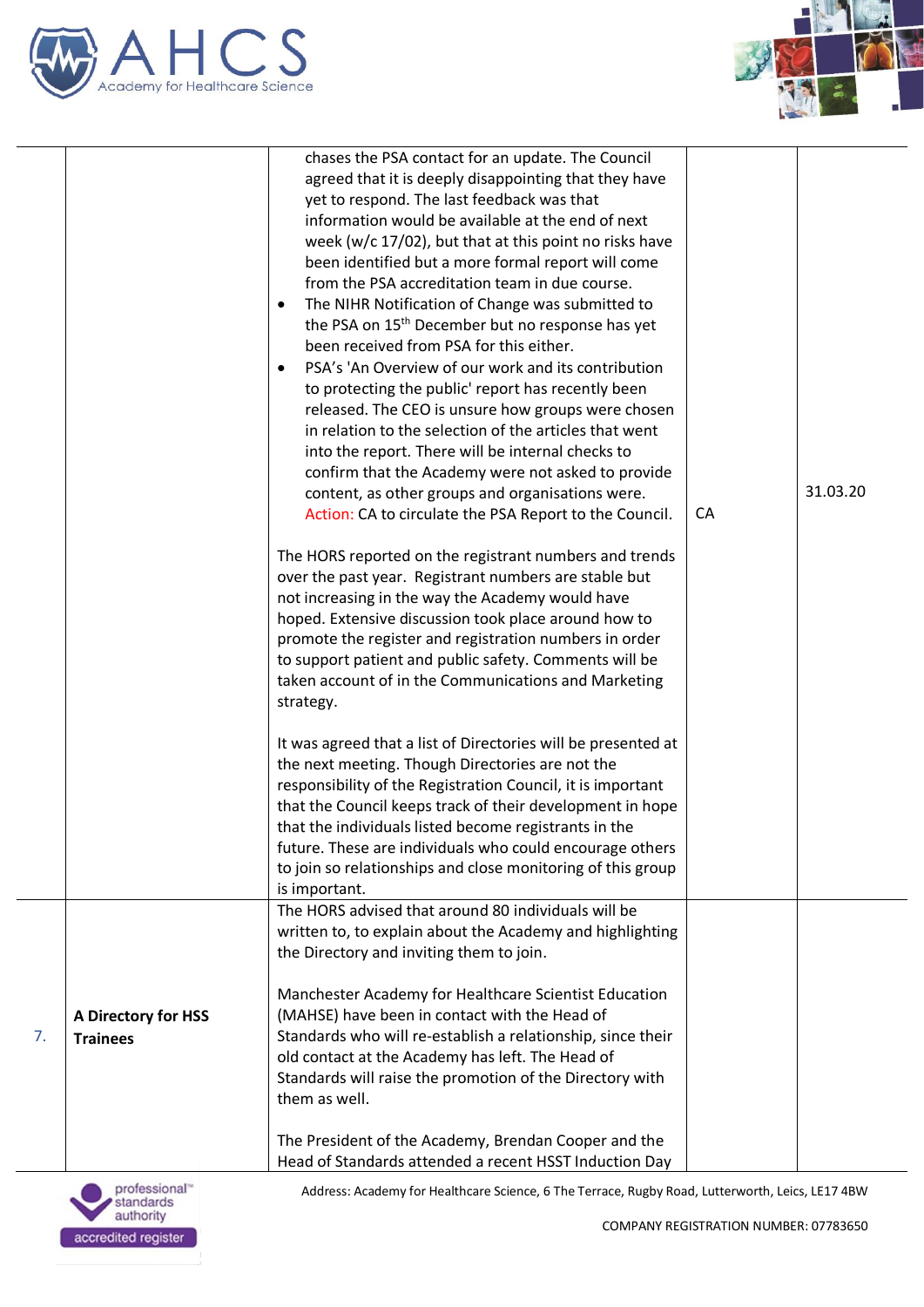



|    |                                                                                | where the Academy hosted a promotional stand.                                                                                                                                                                                                                                                                                                                                  |             |          |
|----|--------------------------------------------------------------------------------|--------------------------------------------------------------------------------------------------------------------------------------------------------------------------------------------------------------------------------------------------------------------------------------------------------------------------------------------------------------------------------|-------------|----------|
|    |                                                                                |                                                                                                                                                                                                                                                                                                                                                                                |             |          |
|    |                                                                                | (Paper 4_Progress on Work Plan 2019-20)<br>Council discussed the draft Work Plan extensively and<br>provided comments against each item under Quarter 4.<br>Action: HORS to revise the draft based on the comments<br>made.                                                                                                                                                    | <b>HORS</b> | 31.03.20 |
|    |                                                                                | Item 1.2 - Institute of Decontamination Science<br>$\bullet$<br>(IDSc) - The Head of Standards is in discussion with<br>IDSc regarding Equivalence programmes and training.<br>The Directory of IDSc Technical Certificate holders is<br>up to date and updated as exams take place. The<br>potential move to a Register has been put on hold for<br>the moment.               |             |          |
| 8. | <b>Progress on Work</b><br>A)<br>Plan for (2019/2020)                          | Item 1.3 - Survey of registrants has not yet been<br>undertaken due to unavailability of resources.<br>Action: It was agreed that a Newsletter to inform<br>individuals of plans would be helpful in lieu of a<br>survey, for the moment. It would also be useful to<br>include an article on the Council's new members. The<br>next Registrant's newsletter will be in March. | <b>HORS</b> | 31.03.20 |
|    | <b>Draft Annual Report</b><br>B)<br><b>Registration Council</b><br>(2019/2020) | Item 2 - In 2021 the process will be a revalidation<br>$\bullet$<br>rather than CPD. This will be reflected in the next<br>version of the work plan.                                                                                                                                                                                                                           |             |          |
|    |                                                                                | Item 3 - No existing complaints.<br>PSA were advised of the two previous complaints,<br>due process was followed, both complaints were<br>monitored at Council meetings and have now been<br>confirmed as resolved.                                                                                                                                                            |             |          |
|    |                                                                                | Item 15 - CA will be emailing Council members<br>$\bullet$<br>monthly to request information of events attended.<br>This serves as a reminder, and members are welcome<br>to inform of any events/conferences at any time.                                                                                                                                                     |             |          |
|    |                                                                                | Item 16 - The CEO advised that she has attended the<br>$\bullet$<br>recent Professional Bodies Council meeting, and<br>there were significantly positive contributions from<br>representatives.                                                                                                                                                                                |             |          |
|    |                                                                                |                                                                                                                                                                                                                                                                                                                                                                                |             |          |

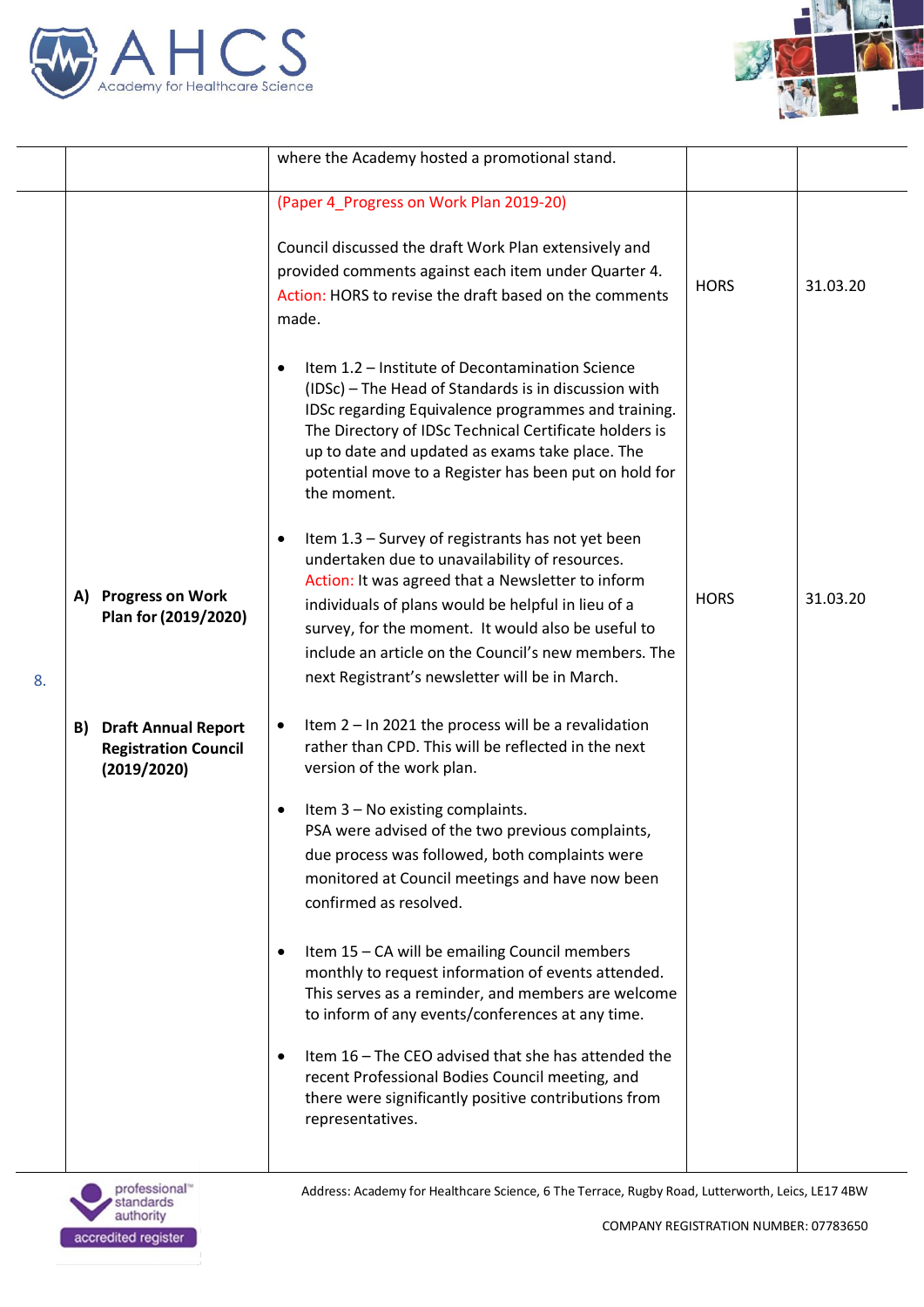



|     |                                                         | Item 17 - PTP SIG meeting (special interest group) is<br>a Committee meeting attended by the Head of<br>Standards. As the PTP curriculum is currently under<br>review, the Committee has been on hold.                                                             |       |                     |
|-----|---------------------------------------------------------|--------------------------------------------------------------------------------------------------------------------------------------------------------------------------------------------------------------------------------------------------------------------|-------|---------------------|
|     |                                                         | For future meetings, the Work Plan will show items have                                                                                                                                                                                                            |       |                     |
|     |                                                         | been changed/updated at a Council meeting.                                                                                                                                                                                                                         |       |                     |
|     |                                                         | No negative press concerning AHCS registrants has been<br>reported.                                                                                                                                                                                                |       |                     |
|     |                                                         | (Paper 5_PUBLIC Draft Annual Report 2019-20)<br>HORS raised the difficulty of reporting in the format of                                                                                                                                                           |       |                     |
|     |                                                         | four quarters when the Council meets three times a year.                                                                                                                                                                                                           |       |                     |
|     |                                                         | As the Council continues to undertake its work, despite                                                                                                                                                                                                            |       |                     |
|     |                                                         | having the capacity for four meetings, it was agreed that<br>three meetings are currently sufficient.                                                                                                                                                              |       |                     |
|     |                                                         | Next year's report will focus on the top 3-5 priorities and                                                                                                                                                                                                        |       |                     |
|     |                                                         | the structure and format of the report will be different.                                                                                                                                                                                                          |       |                     |
|     |                                                         |                                                                                                                                                                                                                                                                    |       |                     |
|     |                                                         | It was agreed that 'Paper 5_Annual Report 2018-19 Final                                                                                                                                                                                                            |       |                     |
|     |                                                         | v2' can now be signed off and published.                                                                                                                                                                                                                           |       |                     |
|     |                                                         | The Chair acknowledged the change in membership of<br>the Council.                                                                                                                                                                                                 |       |                     |
| 9.  | <b>Registration Council</b><br><b>Membership Update</b> | To inform the new members, the Chair advised that there<br>will be work for Council members in between meetings.<br>Dates for responses to requests will be given in order to<br>help members manage their other commitments.                                      |       |                     |
|     |                                                         | The HCS Registration Council meetings currently<br>alternate between Birmingham and London. As all 2020<br>meeting are already booked in, the Chair is open to<br>reviewing the locations of 2021 in the future, with<br>potentially using Birmingham permanently. |       |                     |
| 10. | <b>Good Scientific Practice</b>                         | The GSP document has recently been reviewed by ETPSC<br>following consultation. The Chair requested sight of the<br>tracked changes following the Committee's meeting on<br>24 <sup>th</sup> January to ensure that no conflicting changes are<br>advised.         |       |                     |
|     | Update                                                  | Action: CA/EJ to arrange for GSP document (with tracked<br>changes) to be circulated to Council with a date for<br>feedback.                                                                                                                                       | CA/EJ | When<br>appropriate |
|     |                                                         | Note: No problems with key themes.                                                                                                                                                                                                                                 |       |                     |
| 11. | <b>Any Other Business</b>                               | LW questioned whether a fourth Council meeting would                                                                                                                                                                                                               |       |                     |
|     |                                                         | be helpful to ensure there is more time for discussions.                                                                                                                                                                                                           |       |                     |